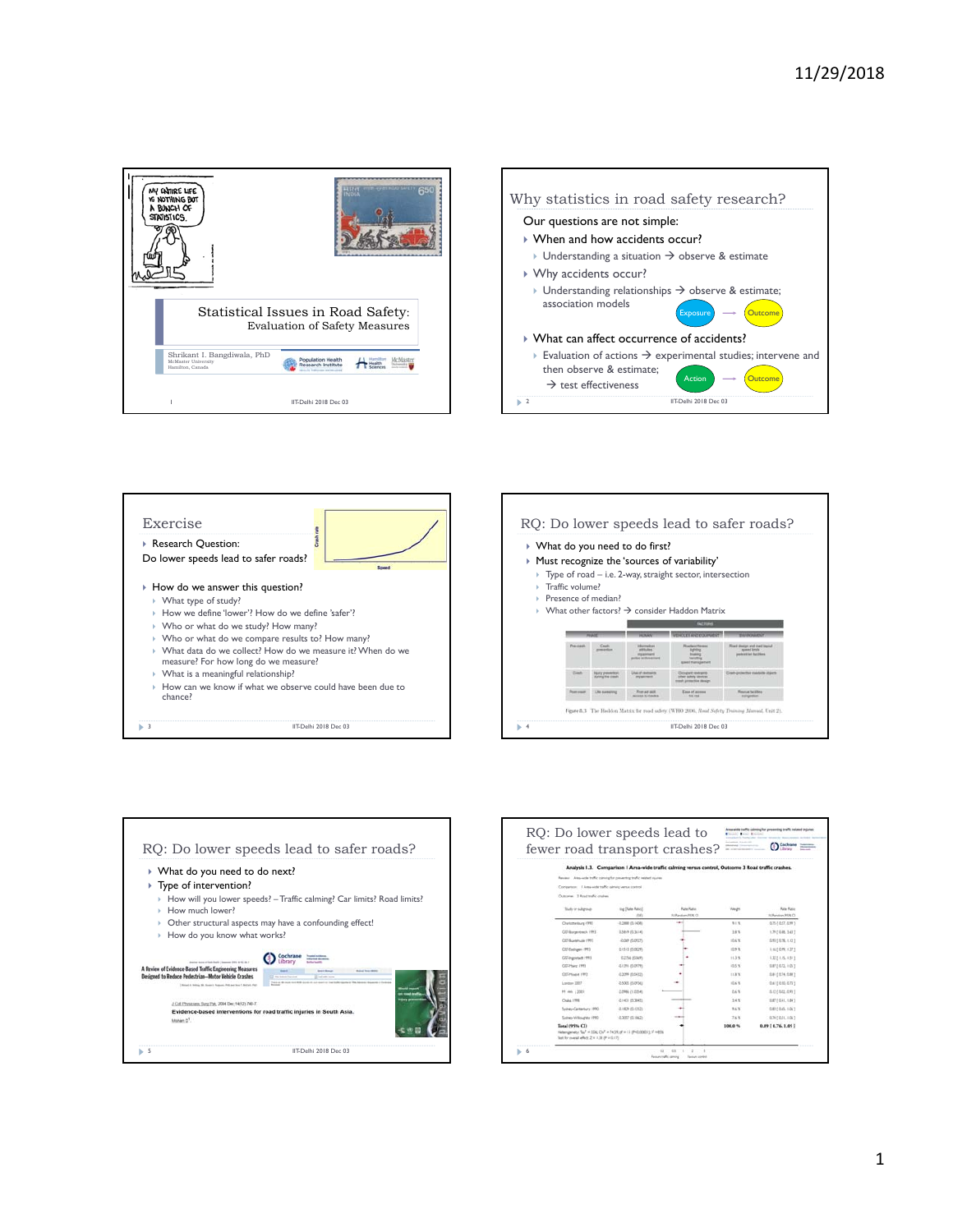| fewer road transport injuries?                                                                                                           |                               |                                                                                                    |              |                                    |  | RQ: Do lower speeds lead to sa                       |
|------------------------------------------------------------------------------------------------------------------------------------------|-------------------------------|----------------------------------------------------------------------------------------------------|--------------|------------------------------------|--|------------------------------------------------------|
|                                                                                                                                          |                               | Analysis 1.2. Comparison 1 Area-wide traffic calming versus control. Outcome 2 Road user injuries. |              |                                    |  |                                                      |
| Alexand - Arizoniak traffic callering for preventing kights regional income.                                                             |                               |                                                                                                    |              |                                    |  |                                                      |
| Consense 1 insecure rule strong and contain                                                                                              |                               |                                                                                                    |              |                                    |  | ▶ What do you need to do next?                       |
| Galvine, 1 Road one racres.                                                                                                              |                               |                                                                                                    |              |                                    |  |                                                      |
| <b>That's or subgroup</b>                                                                                                                | ing (Rees-Ramc)<br><b>COL</b> | <b>Russ-Rubs-</b><br>A/Ayraton-RDLC                                                                | <b>TRUCE</b> | <b>Tops Patro</b><br>Adhenier-PDLC |  | ▶ What study design to use?                          |
| Charlestown (RS)                                                                                                                         | JLTMM (C.MAR)                 | <b>STATISTICS</b>                                                                                  | 124          | 8471522.1411                       |  | Branch of British Rock                               |
| Cannack (RIC)                                                                                                                            | $-1227$ (5 kp/f)              |                                                                                                    | COR.         | 336 (115.070)                      |  |                                                      |
| GTI Bargermann (99)                                                                                                                      | 410127946                     |                                                                                                    | <b>STW</b>   | 144 (121.191)                      |  |                                                      |
| CETA-service (99)                                                                                                                        | SAN R250                      |                                                                                                    | 114          | 14t (19th 177)                     |  | <b>Critically-Appr</b>                               |
| (ISS Europe), 1943                                                                                                                       | ATEN SUMM                     |                                                                                                    | $-2.8$       | 3971544.14c)                       |  |                                                      |
| <b>GD express 1993</b>                                                                                                                   | 1110121470                    |                                                                                                    | $6.7 - 6.$   | 1101194-1023                       |  | <b>[Evidence Syntl</b>                               |
| CETFINAL IRRI                                                                                                                            | STILBACK                      |                                                                                                    | 24.8         | (21) 146, 1271                     |  |                                                      |
| OTTAWA (1951)                                                                                                                            | 高温过高口啊                        |                                                                                                    | TA'N         | 340 ( Sec. 131)                    |  | <b>Critically-Appraised<br/>Articles [Article Sy</b> |
| Lesso 281                                                                                                                                | <b>GET PE SECRETAL</b>        |                                                                                                    | $10 - 10$    | <b>ADEZEMATI</b>                   |  |                                                      |
| <b>Florida Bridgeway</b> 1981                                                                                                            | 4,091,03418                   |                                                                                                    | 1.14         | 3.75 (144.081)                     |  |                                                      |
| Swinger (981)                                                                                                                            | 4 352 B PKS                   |                                                                                                    | 1.1%         | <b>G7019461091</b>                 |  | <b>Randomized Contro</b>                             |
| Suite 4 Collectory 1992                                                                                                                  | 41/6/3010                     |                                                                                                    | $-0.5$       | 104215-1272                        |  |                                                      |
| Science Millscaptus (1983)                                                                                                               | cost disk+6                   |                                                                                                    | $2 + 8$      | 198 [ 146, 199 ]                   |  |                                                      |
| LIST Backers 1988                                                                                                                        | <b>GROUNDER</b>               |                                                                                                    | 76 B.        | 4912176-1-72                       |  |                                                      |
| LAP Boxes (668)                                                                                                                          | GAMES (\$1.4 million)         |                                                                                                    | 664          | 100 (194, 191)                     |  |                                                      |
| LIST FAINAL PRES                                                                                                                         | ARM BUILD                     |                                                                                                    | <b>TEN</b>   | 2011/27/8, 1.16 2                  |  | <b>Case-Controlled</b>                               |
| LAP Realing 1989                                                                                                                         | <b>GETSA IN HIRE</b>          |                                                                                                    | 539          | GREENLOST                          |  | <b>Case Series / R</b>                               |
| LIST Staffald 1988                                                                                                                       | 494 8115                      |                                                                                                    | 74%          | Sak ( 6 H, 687 )                   |  |                                                      |
| Total (95% CE)<br>returnations flash will be first to this at the of 20 to 12,000 for the first<br>has he countlated 2 x 222 (P + 2011). |                               |                                                                                                    | 196.81       | 8.8516.75, 8.961                   |  | <b>Background Information</b>                        |









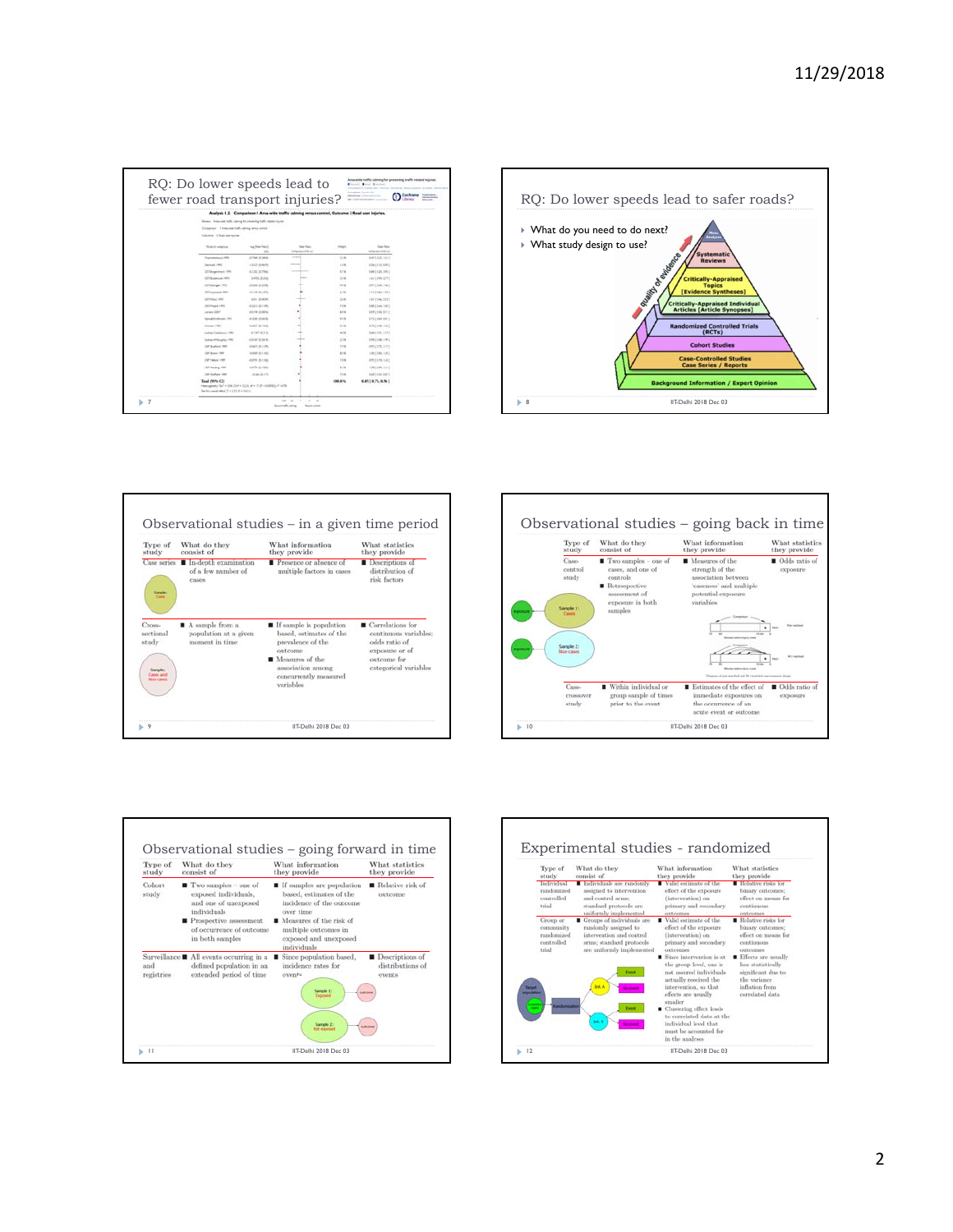

| Type of                                                                                                                      | What do they                                                                                                                                                                                                                                                                               | What information                                                                                                                                                                                                                                                               | What statistics                                                                                                                                                                                                                 |
|------------------------------------------------------------------------------------------------------------------------------|--------------------------------------------------------------------------------------------------------------------------------------------------------------------------------------------------------------------------------------------------------------------------------------------|--------------------------------------------------------------------------------------------------------------------------------------------------------------------------------------------------------------------------------------------------------------------------------|---------------------------------------------------------------------------------------------------------------------------------------------------------------------------------------------------------------------------------|
| study                                                                                                                        | consist of                                                                                                                                                                                                                                                                                 | they provide                                                                                                                                                                                                                                                                   | they provide                                                                                                                                                                                                                    |
| Non-<br>randomized<br>comparison<br>intervention<br>study.<br>Within-<br>person or<br>within-<br>group before<br>after study | Groups or individuals<br>receive different.<br>interventions, but are not<br>randomly assigned; they<br>are self-selected to exposure<br>A single individual or group<br>acts as its own<br>counterfactual - the<br>outcome after the<br>intervention is compared to<br>the outcome before | Riased estimate of the<br>effect of the exposure<br>(intervention) on<br>primary and secondary<br>outcomes<br>Within-person or within-<br>group changes due to the<br>exposure (intervention)<br>If there are multiple<br>measures before or after.<br>trends before and after | Relative risks for<br>binary outcomes;<br>effect on means.<br>for continuous<br>outcomes<br>Mean change score<br>for continuous<br>outcomes:<br>McNemar's test for<br>binary outcomes<br>Regression trends<br>before and after. |







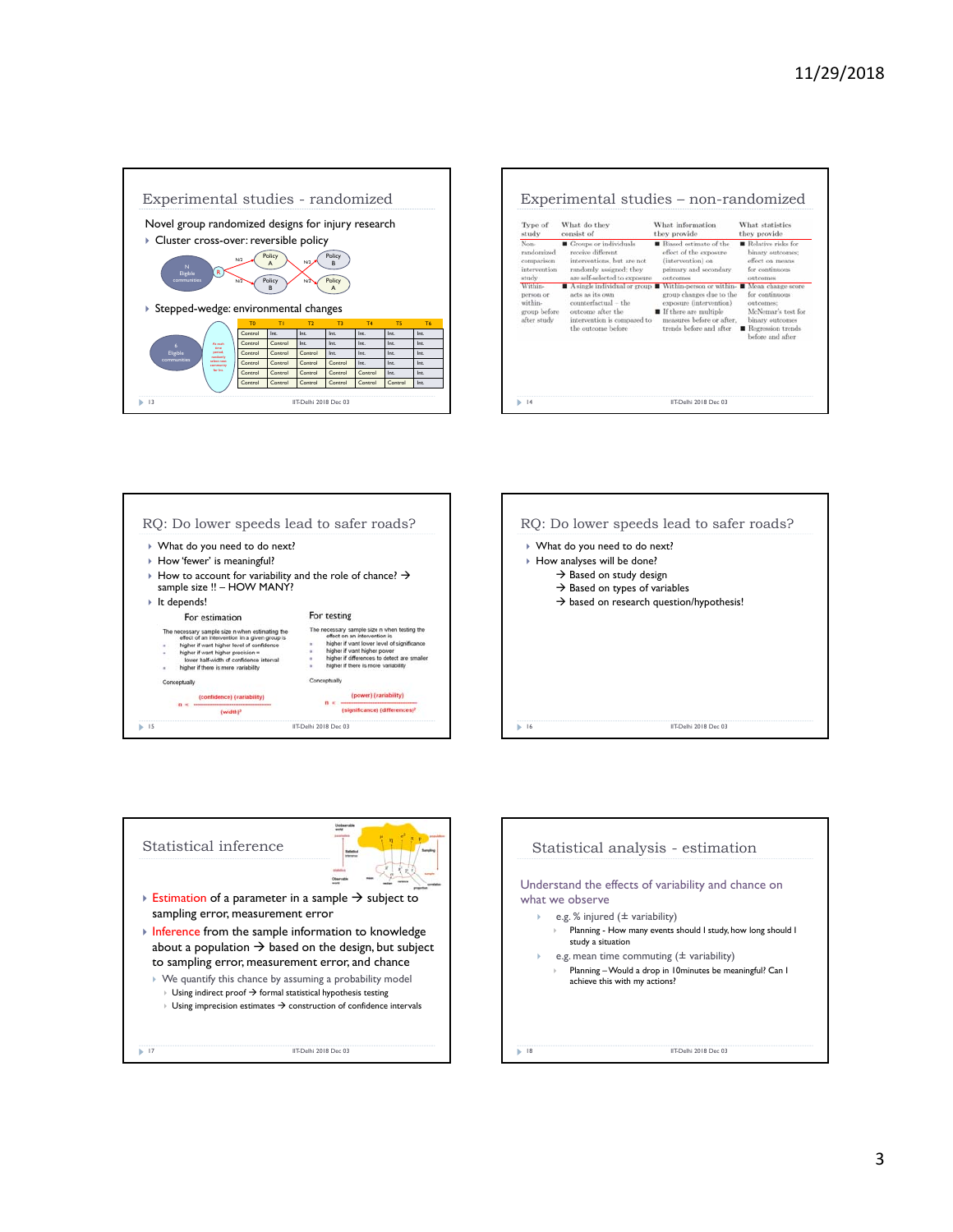## Confidence intervals

## Limits on precision:

- Specify a lower bound and an upper bound within which we are highly confident the true (unknown) value of the parameter lies
- The interval is centered around our point estimate
- ▶ The width of the confidence interval
	- Increases with our desire for bigger confidence
	- Is larger if there is larger variability ('noise' in the system)
	- Is smaller if based on larger sample sizes

19 IIT-Delhi 2018 Dec 03









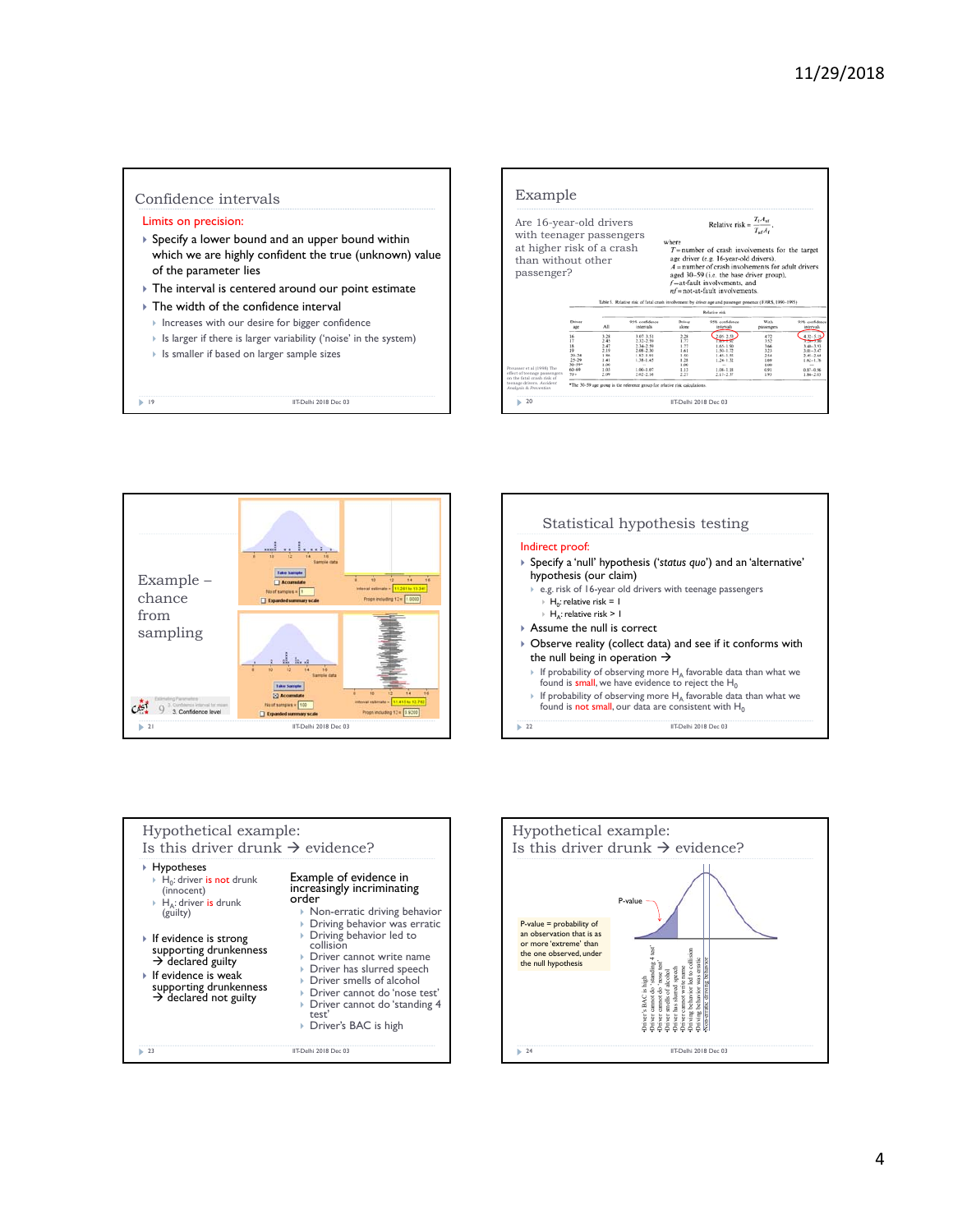





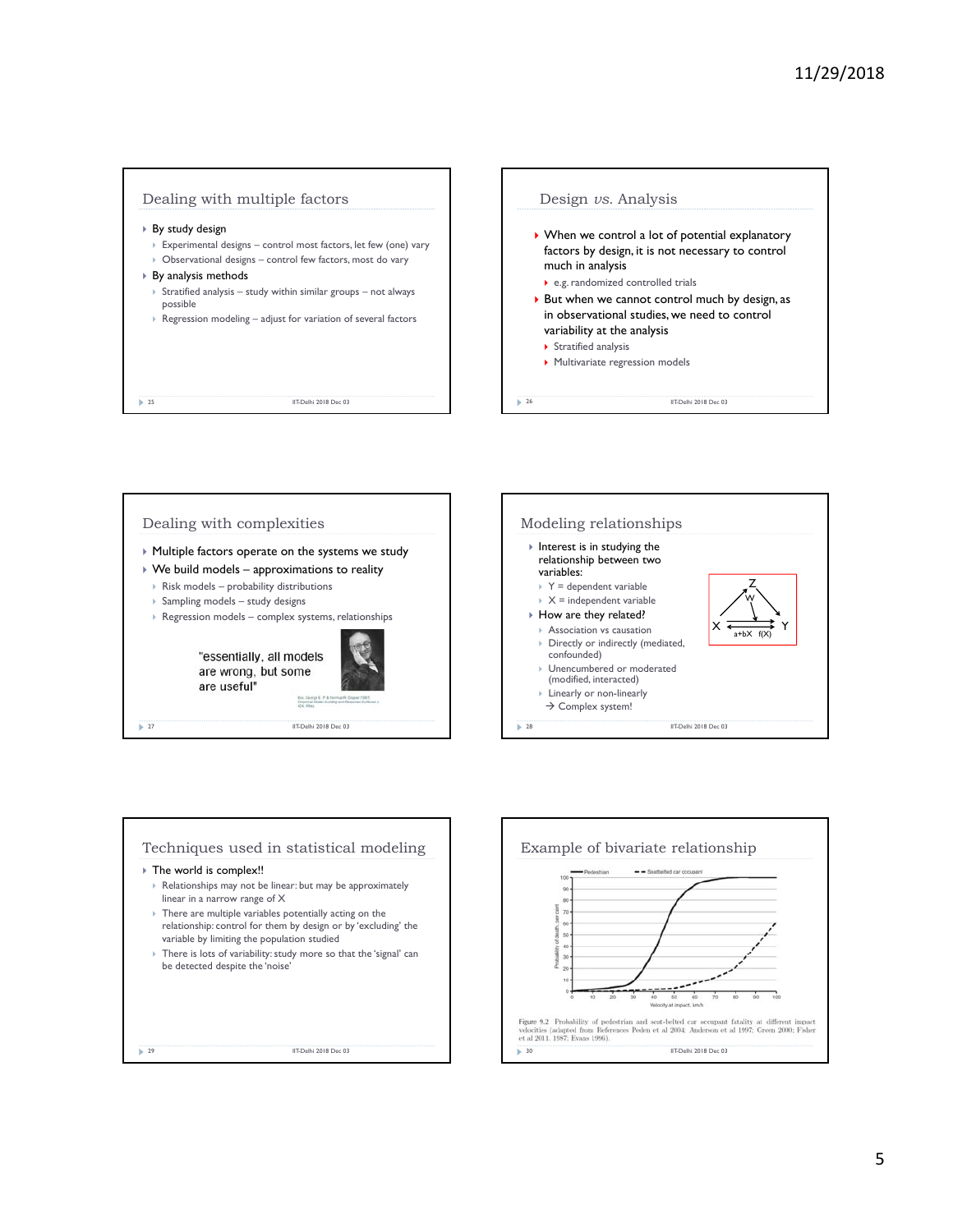